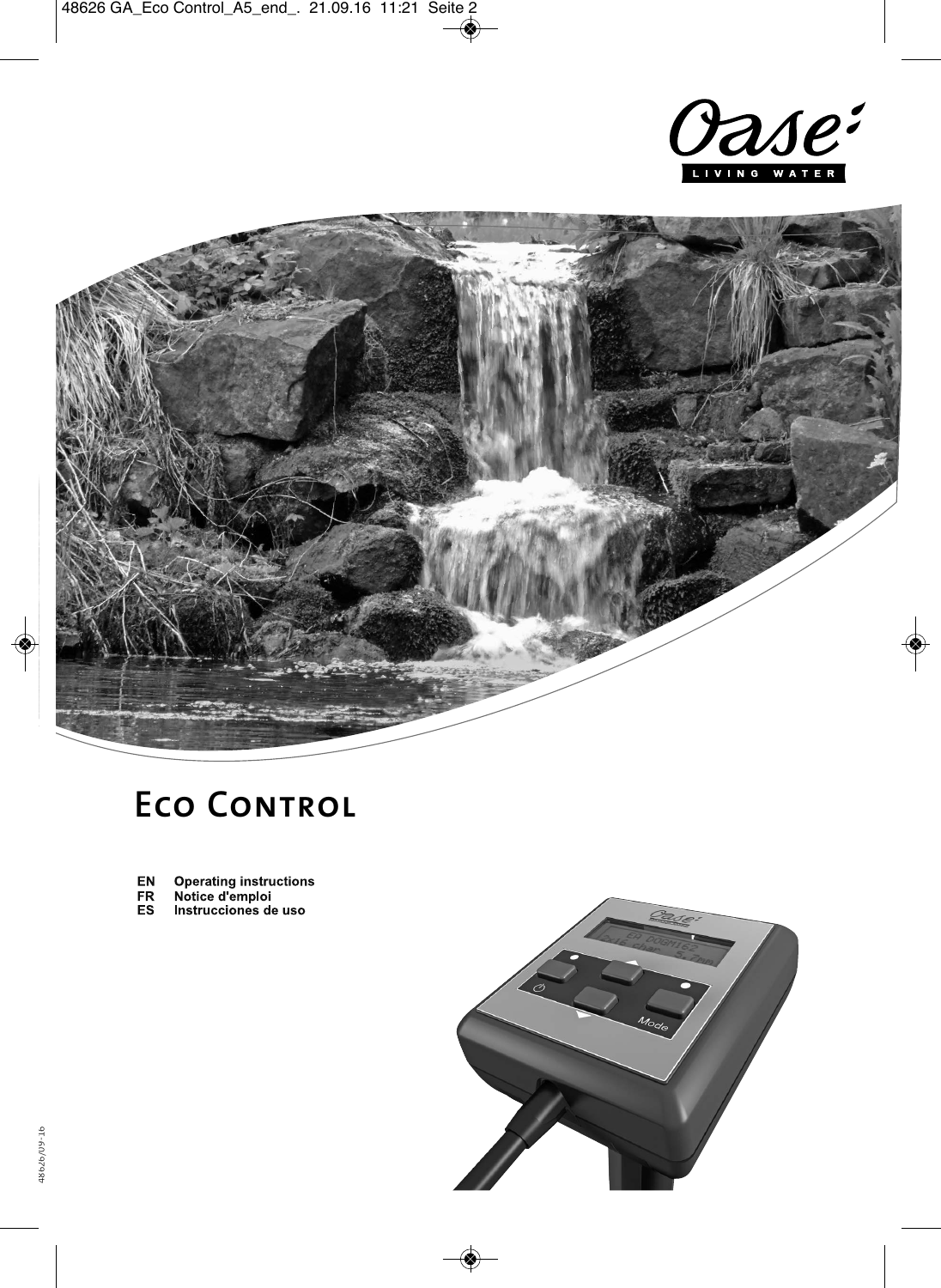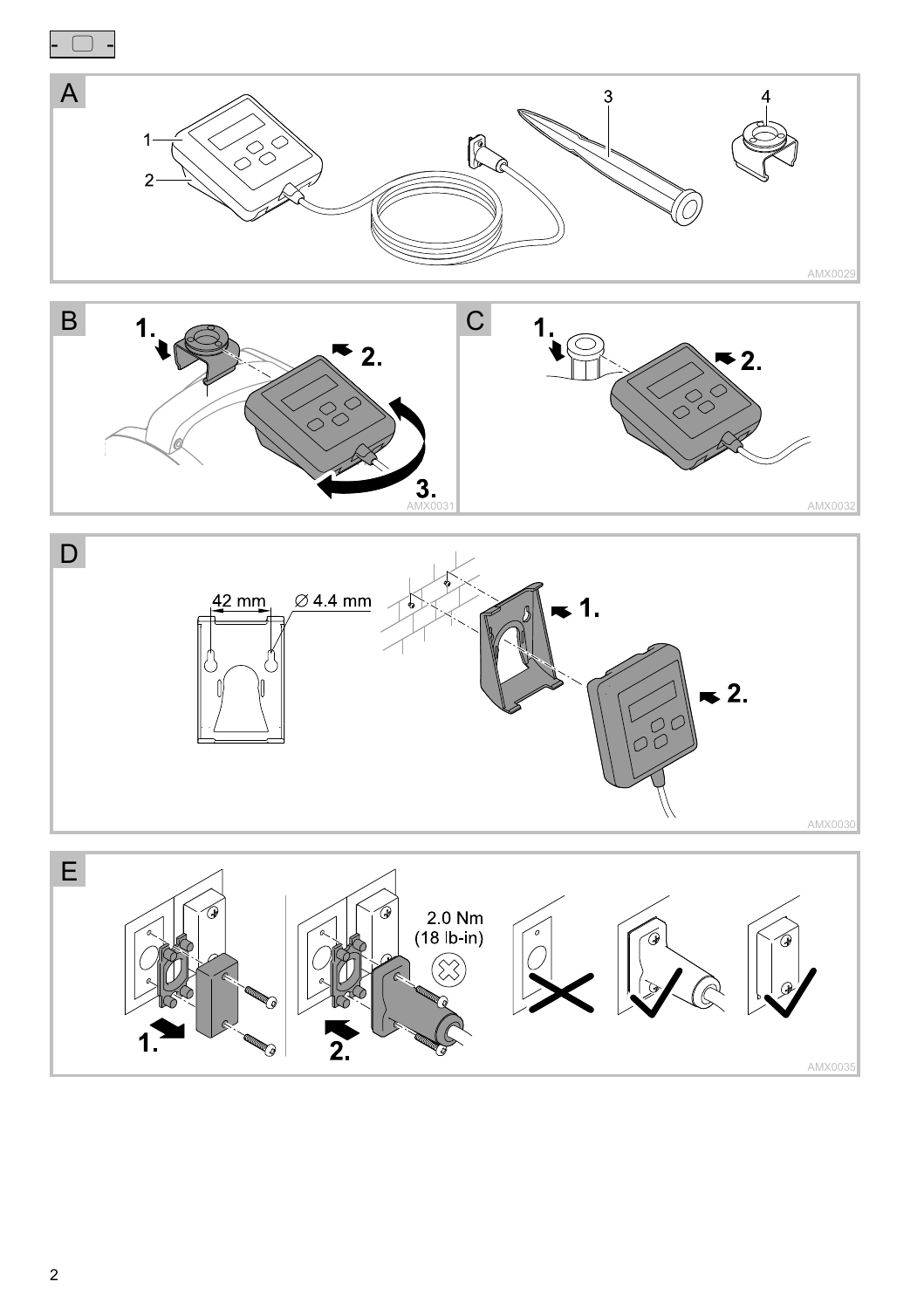# **WARNING**

- This unit can be used by children aged 8 and above and by persons with reduced physical, sensory or mental capabilities or lack of experience and knowledge if they are supervised or have been instructed on how to use the unit in a safe way and they understand the hazards involved.
- Do not allow children to play with the unit.
- Only allow children to carry out cleaning and user maintenance under supervision.
- Possible death or severe injury from electrocution! Before reaching into the water, always disconnect all units in the water that have a voltage of >12 V AC or >30 V DC from the power supply.

### **Safety information**

#### **Electrical connection**

- Electrical installations must meet the national regulations and may only be carried out by a qualified electrician.
- A person is regarded as a qualified electrician if, due to his/her vocational education, knowledge and experience, he or she is capable of and authorised to judge and carry out the work commissioned to him/her. This also includes the recognition of possible hazards and the adherence to the pertinent regional and national standards, rules and regulations.
- For your own safety, please consult a qualified electrician.
- The device may only be connected if the electrical data of the device and the power supply coincide. The device data is to be found on the device type plate, on the packaging or in this manual.

#### **Safe operation**

- Never operate the unit if an electrical cable is defective!
- Never operate the unit if the housing is defective!
- Never carry or pull the unit by the electrical cable.
- Route cables such that they are protected from damage and do not present a tripping hazard.
- Only open the unit housing or its attendant components if this is explicitly specified in the operating instructions.
- Only carry out work on the unit that is described in this manual. If problems cannot be overcome, please contact an authorised customer service point or, if in doubt, the manufacturer.
- Never carry out technical changes to the unit.
- Only use original spare parts and accessories for the unit.

 $FN$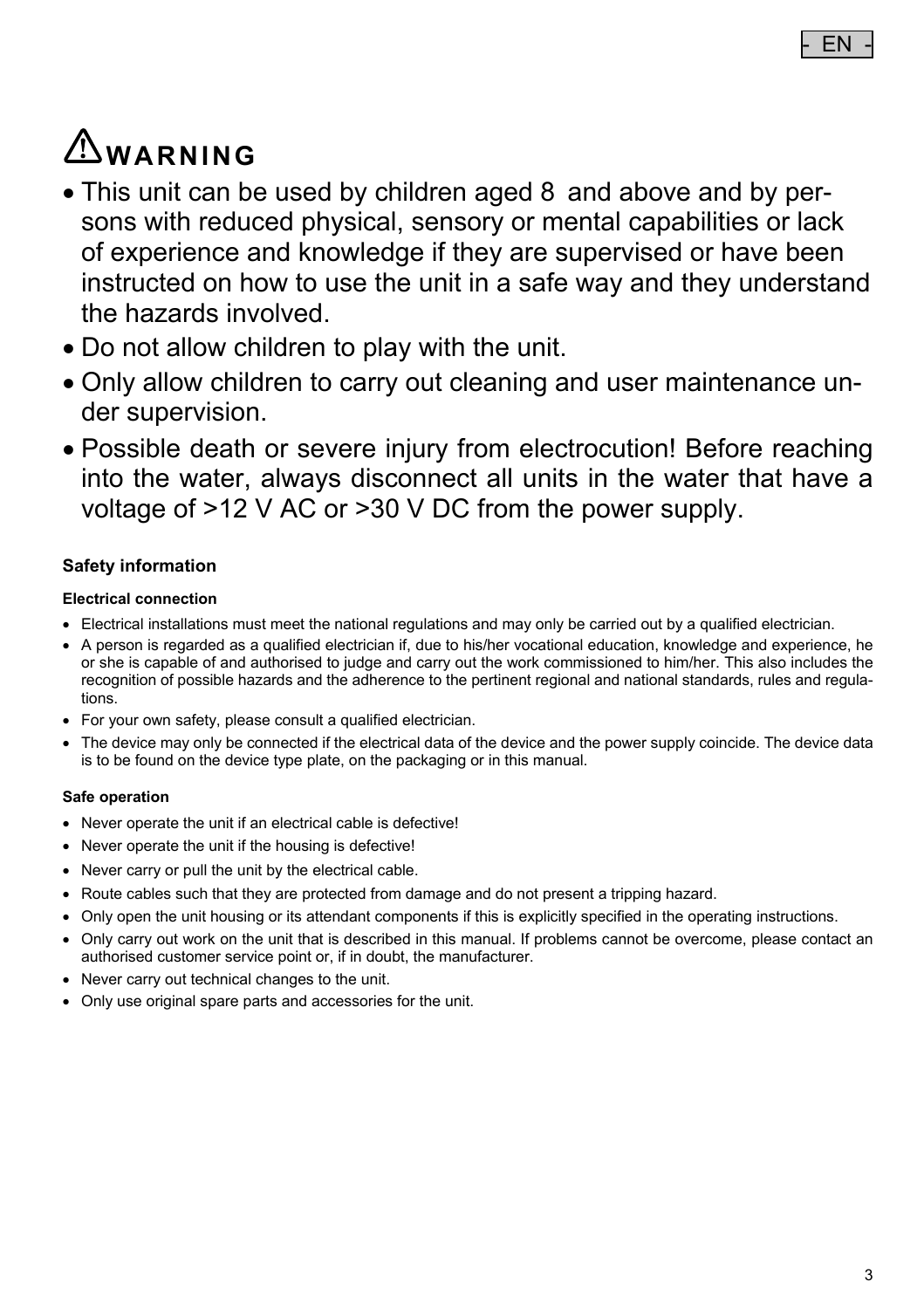

#### **Information about these operating instructions**

Welcome to OASE Living Water. You made a good choice with the purchase of this product **Eco Control**. Prior to commissioning the unit, please read the instructions of use carefully and fully familiarise yourself with the unit. Ensure that all work on and with this unit is only carried out in accordance with these instructions.

Adhere to the safety information for the correct and safe use of the unit.

Keep these instructions in a safe place! Please also hand over the instructions when passing the unit on to a new owner.

#### **Symbols used in these instructions**

The warning information is categorised by signal words, which indicate the extent of the hazard.

### **WARNING**

- Indicates a possibly hazardous situation.
- Non-observance may lead to death or serious injuries.



**NOTE** 

Information for the purpose of clarification or for preventing possible damage to assets or to the environment.

#### **Scope of delivery**

| □ A | <b>Description</b>                                                                                          |
|-----|-------------------------------------------------------------------------------------------------------------|
|     | AguaMax Eco Control                                                                                         |
|     | Retaining frame for fastening the device to the wall, or for fitting it to the ground stake or holding clip |
|     | Ground stake                                                                                                |
|     | Holding clip for fastening the device to the pump handle                                                    |

#### **Product Description**

Eco Control can be used to control EGC-capable OASE pumps.

Features:

- Connection to the EGC socket of the pump.
- Illuminated display.
- Does not require a separate power supply.
- Control of the pump capacity, switching the Seasonal Function Control (SFC) and Dynamic Function Control (DFC) on or off, selection of programmes.
- Allows display of the pump status and malfunctions.

#### **Intended use**

Eco Control, referred to as "unit", may only be used as specified in the following:

- Connection to OASE pumps with EGC connection, that are suitable for control via this device.
- Operation under observance of the technical data.

#### **Installation and connection**

#### **Fastening the device to the pump**

How to proceed:

 $\cap$  B

- 1. Fit the holding clip onto the pump handle.
- 2. Slide the device onto the holding clip.
- 3. Align the device.

#### **Installing the device with the ground stake**

How to proceed:

 $\cap$  C

- 1. Fully insert the ground stake into the ground.
- 2. Slide the device onto the ground stake.
- 3. Check its stability.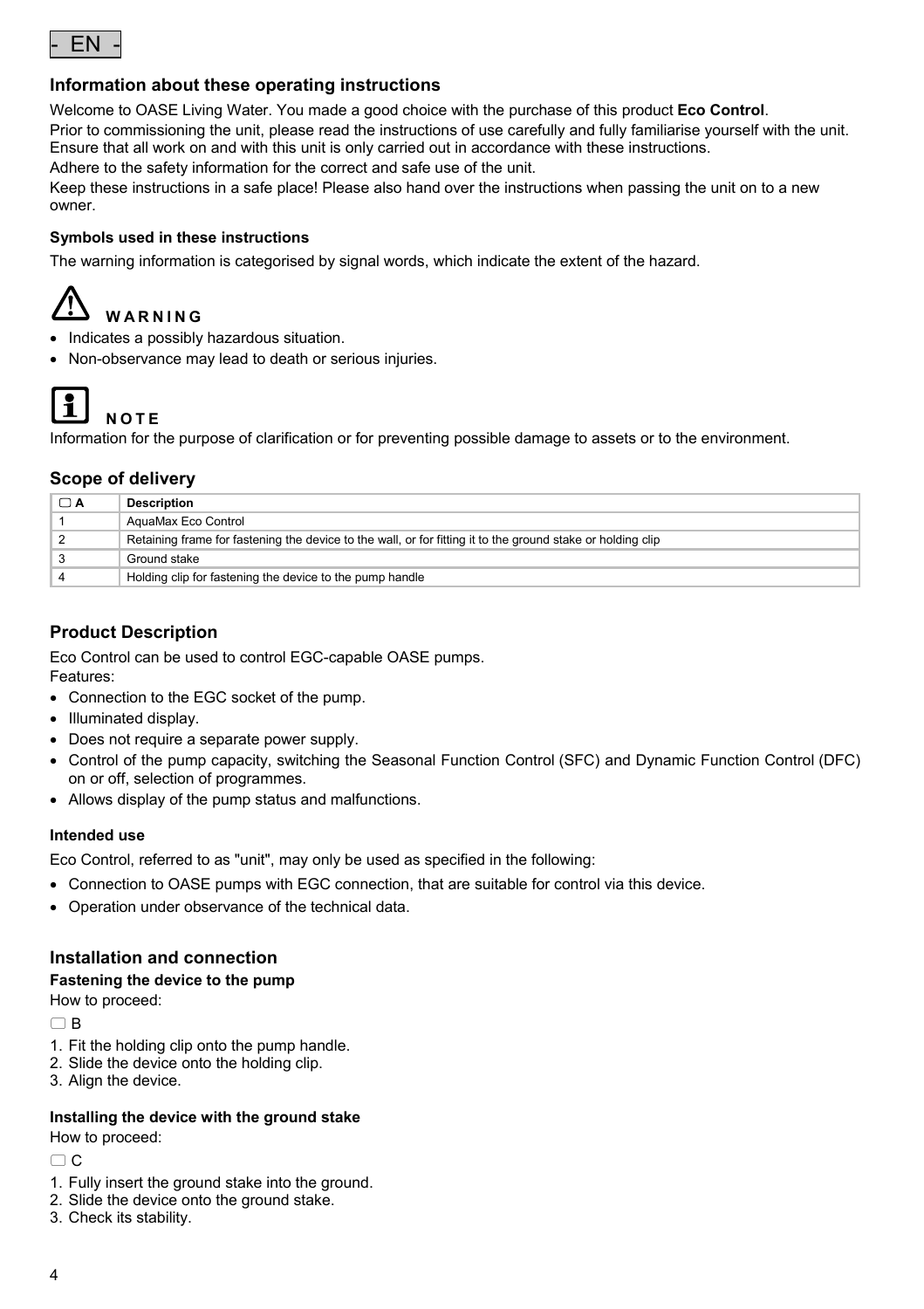#### **Fastening the device to the wall**

How to proceed:

 $\cap$  D

- 1. Remove the retaining frame and fasten it to the wall using suitable screws.
- 2. Fit the device into the retaining frame.
- Ensure that the device is properly engaged in the retaining frame.

#### **Connect the unit**

How to proceed:

 $\Box$ E

- 1. Remove the protection cap from the unit.
- 2. Fit the plug connector and secure with the two screws (max. 2.0 Nm).
	- Ensure that the rubber seal is clean and fits exactly.
	- Replace the rubber seal if damaged.
	- Only connect the plug to the left-hand EGC socket.



#### **NOTE**

The device will be destroyed if water penetrates the EGC sockets.

Close the EGC sockets with EGC plugs or a protection cap.

#### **Operation**

#### **Control system overview**



#### **Description Function**

- 1 Two-line display with backlighting
- 
- 
- 
- 
- 

2 LED ON/OFF **Indicates whether the pump is switched on or off.** 

- 3 ON/OFF button For switching the pump on or off.
- 4 Arrow keys For changing values in the menus or selecting other lines in the menu.
- 5 Mode button **For selecting the next menu in the display.** 
	- The selection is continuous. It continues from the last menu to the first menu.
- 6 LED MODE **Indicates** the pump status.

- EN -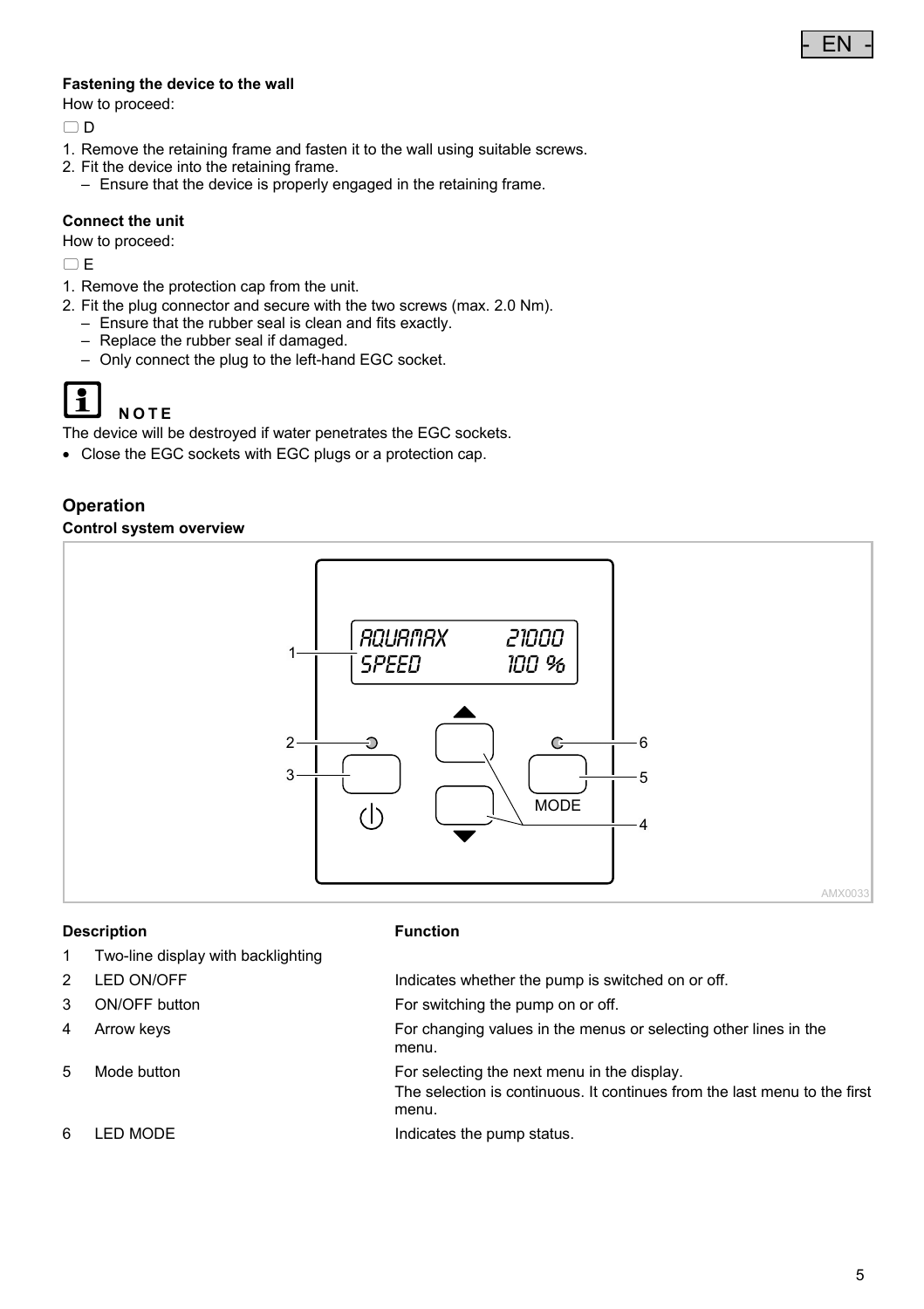

#### **Status displays**

The LEDs signal the following statuses:

| <b>LED</b> | <b>Status</b> | <b>Description</b>                                                                      |
|------------|---------------|-----------------------------------------------------------------------------------------|
| LED ON/OFF | Green         | The pump is switched on.                                                                |
|            | Off           | The pump is switched off.                                                               |
| LED MODE   | Green         | Seasonal Function Control (SFC) and/or Dynamic Func-<br>tion Control (DFC) is activated |
|            | Red flashing  | Malfunction ( $\rightarrow$ Error messages)                                             |
|            | Off           | SFC and/or DFC is deactovated                                                           |

#### **Menu: AquaMax Eco Expert / AquaMax Eco Titanium pump**

When the AquaMax Eco Expert pump is connected, the following menus and setting possibilities are available.

| (I)         |                                                                            | <b>Description</b>                                                                                                                                                                                                                                                                                                                                                                                               |
|-------------|----------------------------------------------------------------------------|------------------------------------------------------------------------------------------------------------------------------------------------------------------------------------------------------------------------------------------------------------------------------------------------------------------------------------------------------------------------------------------------------------------|
| <b>MODE</b> | ROURNAX 21000<br>PUMP<br>OFF                                               | Connected pump (e.g. AquaMax Eco Expert 21000)<br>٠<br>The pump is switched off.<br>٠<br>Setting<br>Switch on the pump via the ON/OFF button.                                                                                                                                                                                                                                                                    |
|             | ROURMAX 21000<br>SPEED<br>100 %<br>ROURARX 21000<br><b>SFC RODE</b><br>MAX | Connected pump (e.g. AquaMax Eco Expert 21000)<br>$\bullet$<br>The pump is switched on.<br>Operating modes<br><b>SPEED:</b> The speed is shown as a percentage (SFC is deactivated).<br><b>SFC MODE:</b> SFC is activated (it is not possible to adjust the speed).<br>- SFC mode (MIN, MID, MAX)<br>Adjustment (only for SPEED)<br>• Change the speed using the arrow keys.<br>0%: Min. speed, 100%: Max. speed |
|             | SFC<br>OΝ<br>nıo<br><b>SFC RODE</b>                                        | Only display<br>• SFC (Seasonal Flow Control)<br>- <i>On</i> t Activated<br>- OFF: Deactivated<br>SFC-RODE (MIN, MID, MAX)<br>- SFC deactivated: No display<br>• Select the next display using the arrow keys.                                                                                                                                                                                                   |
|             | <b>POUER</b><br>250 W<br>RPA<br>2300 /MM                                   | Only display<br>• Current power consumption of the pump in watts<br>- Display precision: $\pm 5$ % of the max. pump capacity<br>• Current speed of the pump in rpm<br>Select next/previous display using the arrow keys.                                                                                                                                                                                         |
|             | <b>RUNTIME</b><br>45 H<br>SΝ<br>1234567890                                 | Only display<br>Total pump operating time in hours<br>Pump serial number                                                                                                                                                                                                                                                                                                                                         |
|             | SET SFC<br>-> 0M<br>OFF                                                    | • SFC is switched on.<br>Setting<br>Switch off SFC using the arrow key.<br>٠                                                                                                                                                                                                                                                                                                                                     |
|             | SET SFC<br>ON.<br>-> OFF                                                   | SFC is switched off.<br>٠<br>Setting<br>Switch on SFC using the arrow key.<br>٠                                                                                                                                                                                                                                                                                                                                  |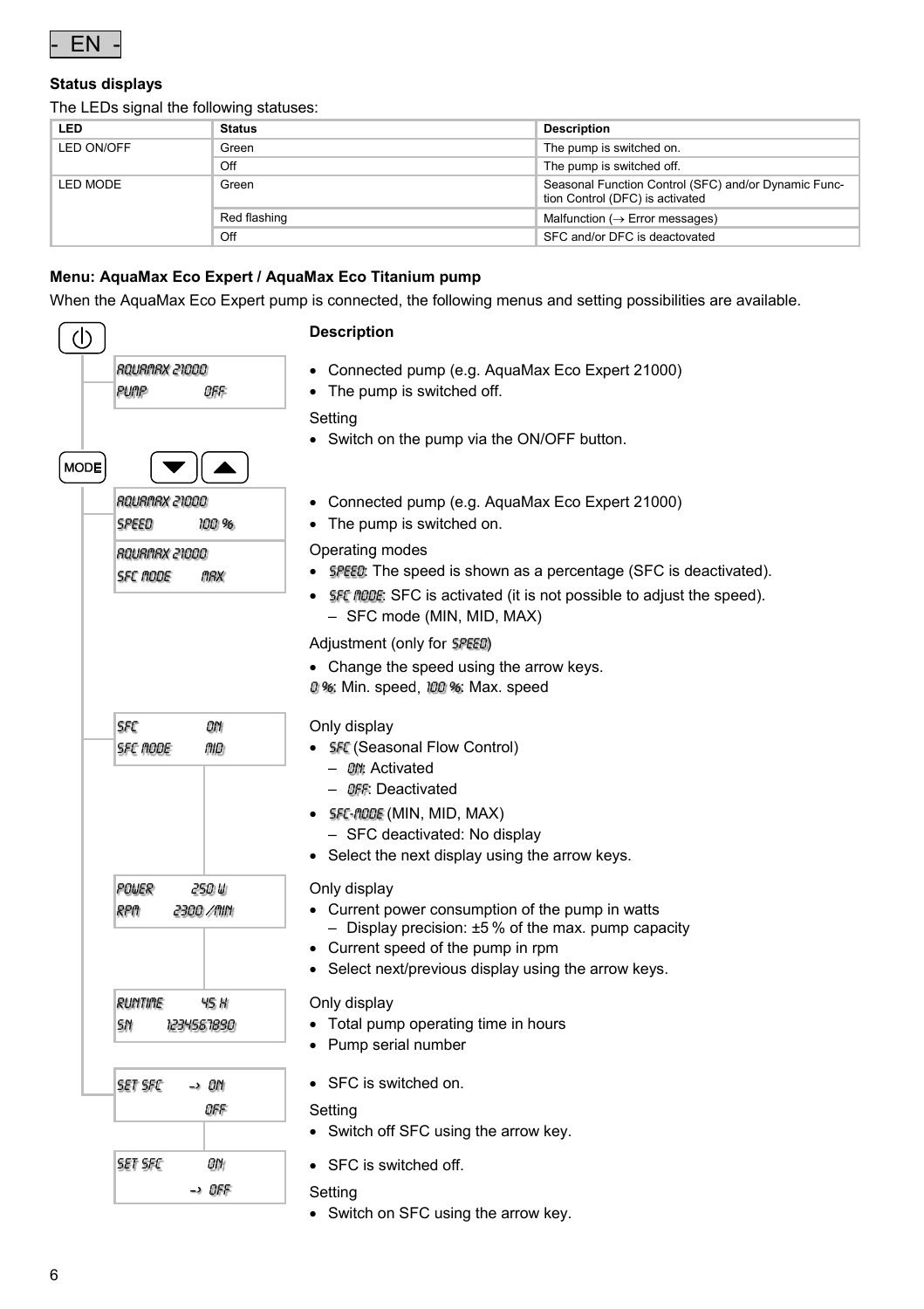

#### **Menu: Aquarius Eco Expert pump**

When the Aquarius Eco Expert pump is connected, the following menus and setting possibilities are available.

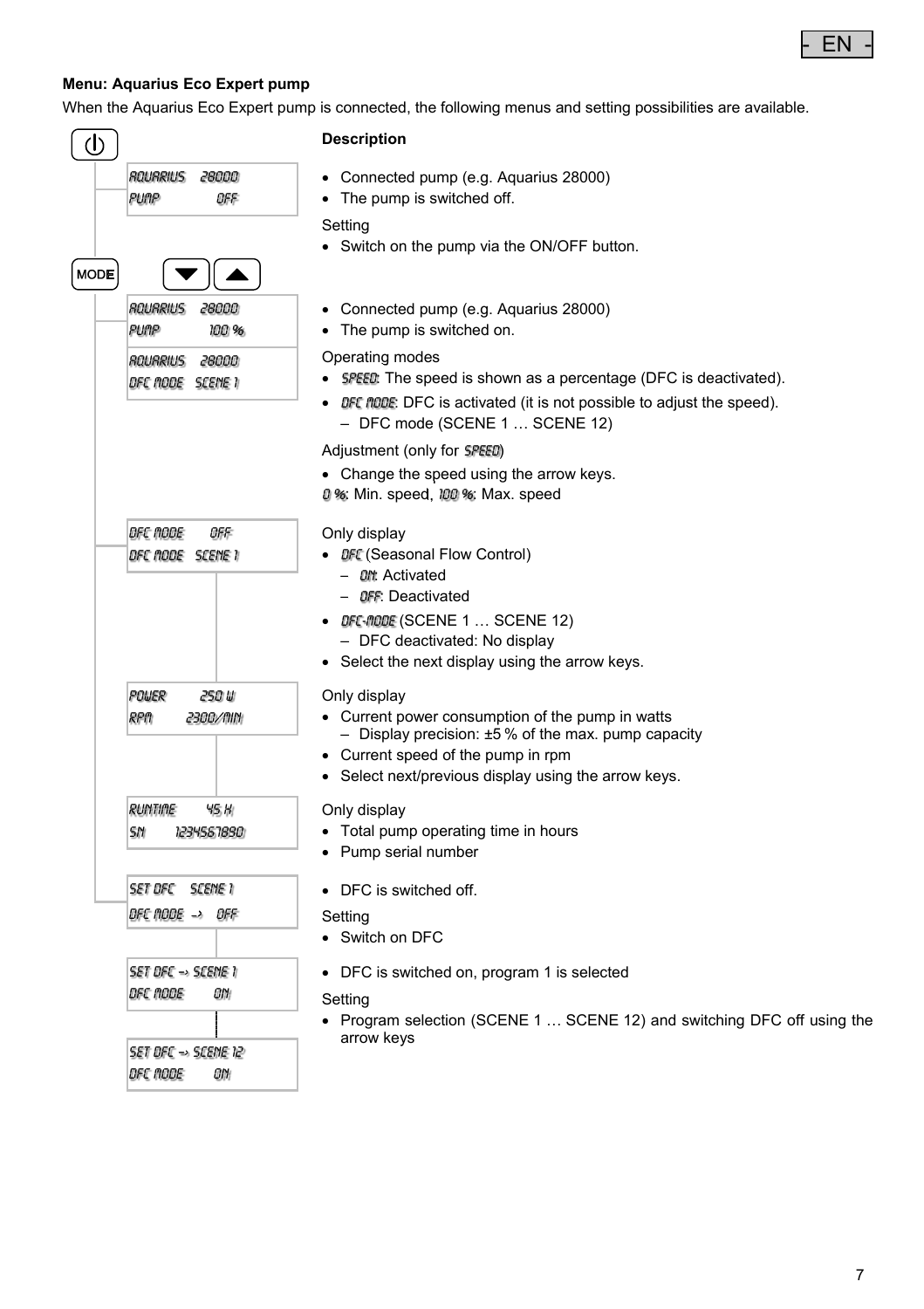

#### **Error messages**

Once a malfunction has been remedied, the error message automatically disappears.

| Error message                                 | Cause                                                                                            | Remedy                                                                                                                                              |
|-----------------------------------------------|--------------------------------------------------------------------------------------------------|-----------------------------------------------------------------------------------------------------------------------------------------------------|
| <b>URRNING</b><br><b>NO URTER</b>             | The pump has run dry (dry run protection has tripped).                                           | $-$ Flood the pump.<br>- Fully submerge the pump for operation in a pond.<br>- Vent the supply line.<br>- Remove any blockage from the supply line. |
|                                               | Filter housing clogged (dry run protection has tripped).                                         | Clean the pump.                                                                                                                                     |
| <b>URRNING</b><br><i><b>MOTOR BLOCKED</b></i> | Impeller unit is blocked (dry run protection has tripped).                                       | Disconnect the power supply and remove obstacle. Then<br>switch the pump on again.                                                                  |
| <b>URRNING</b><br><b>HIGH TEMPERATURE</b>     | Ambient temperature for dry installation is too high.                                            | - Avoid exposure to direct sunlight.<br>- Note maximum water temperature of $+35^{\circ}$ C.                                                        |
|                                               | Water temperature too high                                                                       | Note maximum water temperature of +35°C.                                                                                                            |
| <b>URRNING</b><br><b>HIGH POWER</b>           | Current consumption too high<br>- Impeller unit running sluggishly<br>- Excessively soiled water | Clean the pump.                                                                                                                                     |

#### **Storage/overwintering**

The unit is frost-proof to -20 °C. If lower temperatures are expected, the unit must be removed and put into storage. How to correctly store the unit:

• Protect the EGC plug from moisture and dirt.

#### **Wear parts**

The following components are wear parts and are excluded from the warranty:

EGC plug seal

#### **Disposal**



**NOTE**

Do not dispose of this unit with domestic waste.

 Render the unit unusable beforehand by cutting the cables and dispose of the unit via the return system provided for this purpose.

#### **Spare parts**

The use of original parts from OASE ensures continued safe and reliable operation of the unit.

Please visit our website for spare parts drawings and spare parts.



www.oase-livingwater.com/spareparts